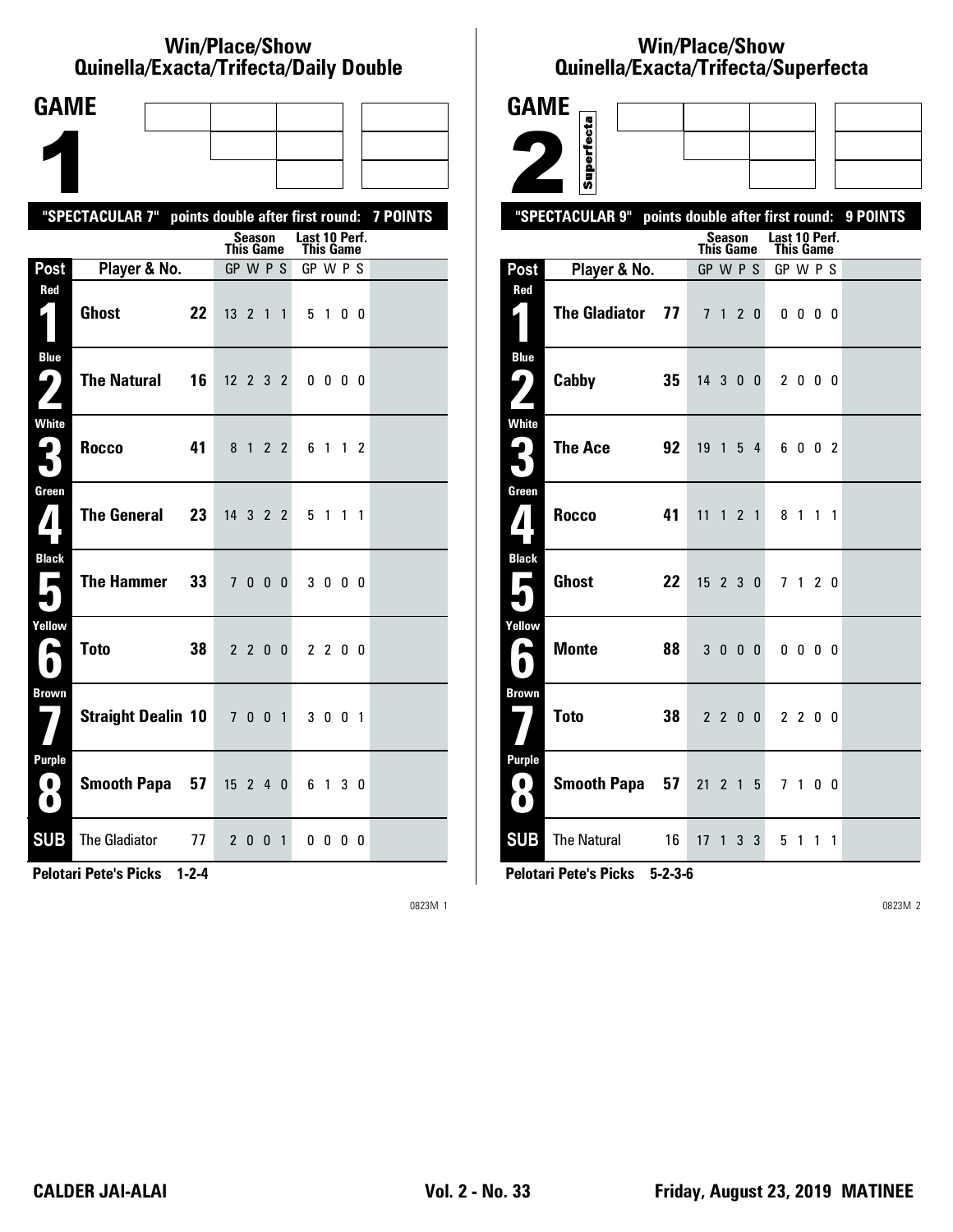## **Win/Place/Show Qui nel la/Exacta/Tri fecta/Pick 5**

| <b>GAME</b> |  |  |
|-------------|--|--|
|             |  |  |
|             |  |  |
|             |  |  |

| "SPECTACULAR 7"<br>points double after first round:<br>7 POINTS |                            |          |                  |                |                |                |                            |                |                |                     |                |              |              |                |
|-----------------------------------------------------------------|----------------------------|----------|------------------|----------------|----------------|----------------|----------------------------|----------------|----------------|---------------------|----------------|--------------|--------------|----------------|
|                                                                 |                            |          | <b>This Game</b> | Season         |                |                | Last 10 Perf.<br>This Game |                |                |                     | All Games      | <b>Team</b>  |              |                |
| Post                                                            | Player & No.               |          | GP W P S         |                |                |                | GP W P S                   |                |                |                     | GP W P S       |              |              |                |
| Red                                                             | <b>Toto</b>                | 38       | 6                | $\overline{2}$ | $\bf{0}$       | $\overline{2}$ | $\overline{c}$             | 1              | 0              | 0                   | $\mathfrak{p}$ | 0            | 0            | $\overline{1}$ |
|                                                                 | The Hammer                 | 33       | 14               | 1              | 1              | 1              | 5                          | 0              | 0              | 1                   |                |              |              |                |
| <b>Blue</b><br>4                                                | <b>Smooth Papa</b>         | 57       | 26               | 4              | 3              | $\overline{2}$ | 9                          | $\overline{2}$ | 0              | 1                   | 4              | 1            | 0            | - 0            |
|                                                                 | Rocco                      | 41       | 15               | 2              | 1              | 4              | 9                          | 2              | 1              | 2                   |                |              |              |                |
| <b>White</b>                                                    | <b>Super Jules</b>         | 29       | 8                | 0              | $\mathbf{1}$   | 1              | 0                          | 0              | 0              | 0                   | $\mathbf{0}$   | 0            | 0            | - 0            |
|                                                                 | <b>Ghost</b>               | 22       | 18               | $\overline{2}$ | 3              | 1              | 8                          | 1              | $\overline{2}$ | 0                   |                |              |              |                |
| Green                                                           | <b>The General</b>         | 23       | 22               | $\overline{2}$ | $\overline{2}$ | 4              | 7                          | 1              | 1              | 1                   | 2              | $\Omega$     | ŋ            | $\mathbf{1}$   |
|                                                                 | <b>Monte</b>               | 88       | 4                | $\Omega$       | $\overline{2}$ | 1              | 0                          | 0              | 0              | 0                   |                |              |              |                |
| <b>Black</b>                                                    | <b>Straight Dealin 10</b>  |          | 10               | $\Omega$       | $\Omega$       | 0              | 4                          | $\mathbf{0}$   | $\Omega$       | <sup>0</sup>        | 1              | 0            | 0            | - 0            |
|                                                                 | <b>The King</b>            | 28       | 20               | $\overline{2}$ | 6              | 3              | 10                         | $\overline{c}$ | 3              | 2                   |                |              |              |                |
| Yellow                                                          | The Ace                    | 92       | 28               | 0              | 5              | 4              | 10                         | 0              | 0              | 3                   | 1              | 0            | $\mathbf{0}$ | - 0            |
| $\overline{\mathbf{D}}$                                         | <b>Barista</b>             | 54       | 9                | 1              | 0              | $\Omega$       | 4                          | 0              | 0              | 0                   |                |              |              |                |
| Brown                                                           | Cabby                      | 35       | 25               | 3              | 4              | $\overline{2}$ | 9                          | 1              | 3              | 0                   | 5              | $\mathbf{0}$ |              | 1 <sub>2</sub> |
|                                                                 | <b>The Natural</b>         | 16       | 22               | 0              | $\overline{2}$ | 8              | 8                          | 0              | $\overline{2}$ | 1                   |                |              |              |                |
| Purple                                                          | <b>Grave Digger</b>        | 31       | 20               | $\overline{4}$ | 5              | 3              | 7                          | 1              | $\overline{2}$ | 1                   | 6              | 0            | $\mathbf{0}$ | 1              |
| $\bullet$                                                       | <b>The Gladiator</b>       | 77       | 13               | 4              | 0              | 0              | 0                          | 0              | 0              | 0                   |                |              |              |                |
| <b>SUBS</b>                                                     | <b>Cool Hand</b><br>Action | 21<br>59 | 6<br>13          | 2<br>3         | 1<br>1         | 0<br>3         | 1<br>4                     | 0<br>0         | 1<br>0         | 0<br>$\overline{c}$ |                |              |              |                |

**Pelotari Pete's Picks 5-6-1**

0823M 3

## **Win/Place/Show Qui nel la/Exacta/Tri fecta**



|                                      | "SPECTACULAR 7"           | points double after first round: |                |                          |                     |                     |                            |          |              |               | <b>7 POINTS</b>          |                |                |                |
|--------------------------------------|---------------------------|----------------------------------|----------------|--------------------------|---------------------|---------------------|----------------------------|----------|--------------|---------------|--------------------------|----------------|----------------|----------------|
|                                      |                           |                                  | This Game      | <b>Season</b>            |                     |                     | Last 10 Perf.<br>This Game |          |              |               | All Games                | <b>Team</b>    |                |                |
| Post                                 | Player & No.              |                                  | GP W P S       |                          |                     |                     | GP W P S                   |          |              |               | GP W P S                 |                |                |                |
| Red                                  | Toto                      | 38                               | 9              | $\overline{2}$           | 1                   | 1                   | 3                          | 1        | 1            | 0             |                          |                |                |                |
|                                      | <b>Monte</b>              | 88                               | 4              | 0                        | 0                   | 1                   | 0                          | 0        | 0            | 0             | 1                        | 0              | 0              | $\Omega$       |
| <b>Blue</b><br>$\blacktriangleright$ | <b>Super Jules</b>        | 29                               | 9              | 1                        | 3                   | 0                   | 0                          | 0        | 0            | $\Omega$      | $\Omega$                 | $\mathbf{0}$   | $\mathbf{0}$   | $\mathbf{0}$   |
|                                      | <b>The Hammer</b>         | 33                               | 14             | 1                        | 1                   | 0                   | 5                          | 1        | 0            | 0             |                          |                |                |                |
| <b>White</b>                         | <b>The Ace</b>            | 92                               | 27             | 5                        | 3                   | 1                   | 10                         | 1        | $\mathbf{1}$ | 1             | 4                        | 0              | 0              | - 0            |
|                                      | <b>Rocco</b>              | 41                               | 16             | 0                        | 3                   | $\overline{2}$      | 10                         | 0        | 3            | 1             |                          |                |                |                |
| Green                                | <b>The General</b>        | 23                               | 22             | $\overline{\phantom{a}}$ | 3                   | 5                   | 9                          | $\Omega$ | $\mathbf{1}$ | $\mathfrak z$ | 4                        | $\overline{2}$ | 0              | $\mathbf{0}$   |
| 71                                   | <b>Barista</b>            | 54                               | 9              | 0                        | 1                   | 2                   | 4                          | 0        | 1            | 0             |                          |                |                |                |
| <b>Black</b><br>■                    | <b>Straight Dealin 10</b> |                                  | 9              | 3                        | 0                   | 0                   | 4                          | 0        | 0            | $\mathbf{0}$  | $\overline{2}$           | $\mathbf{1}$   | 0              | $\Omega$       |
|                                      | <b>Ghost</b>              | 22                               | 19             | 2                        | 1                   | 6                   | 8                          | 1        | 0            | 3             |                          |                |                |                |
| Yellow                               | <b>Cool Hand</b>          | 21                               | $\overline{7}$ | 0                        | 0                   | $\overline{2}$      | 1                          | 0        | 0            | 0             | 1                        | $\mathbf{0}$   | $\overline{1}$ | $\mathbf{0}$   |
| I.                                   | <b>The Natural</b>        | 16                               | 21             | $\overline{2}$           | 6                   | $\overline{2}$      | 9                          | 1        | 3            | 1             |                          |                |                |                |
| Brown                                | <b>Grave Digger</b>       | 31                               | 19             | 1                        | $\overline{4}$      | 3                   | 7                          | 0        | 3            | 1             | 6                        | 1              | 0              | $\overline{2}$ |
|                                      | <b>Action</b>             | 59                               | 12             | 3                        | 1                   | $\overline{2}$      | 5                          | 2        | 0            | 0             |                          |                |                |                |
| Purple<br>$\bullet$                  | <b>Smooth Papa</b>        | 57                               | 23             | 7                        | $\overline{2}$      | 3                   | 8                          | 4        | 0            | 0             | $\overline{\phantom{a}}$ | $\mathbf{1}$   | 0              | $\mathbf{0}$   |
| $\bullet$                            | <b>The Gladiator</b>      | 77                               | 11             | 2                        | $\overline{2}$      | 1                   | 0                          | 0        | 0            | 0             |                          |                |                |                |
| <b>SUBS</b>                          | Cabby<br>The King         | 35<br>28                         | 20<br>18       | 1<br>1                   | 2<br>$\overline{2}$ | 5<br>$\overline{2}$ | 9<br>7                     | 1<br>0   | 1<br>0       | 3<br>1        |                          |                |                |                |
|                                      |                           |                                  |                |                          |                     |                     |                            |          |              |               |                          |                |                |                |

**Pelotari Pete's Picks 7-5-1**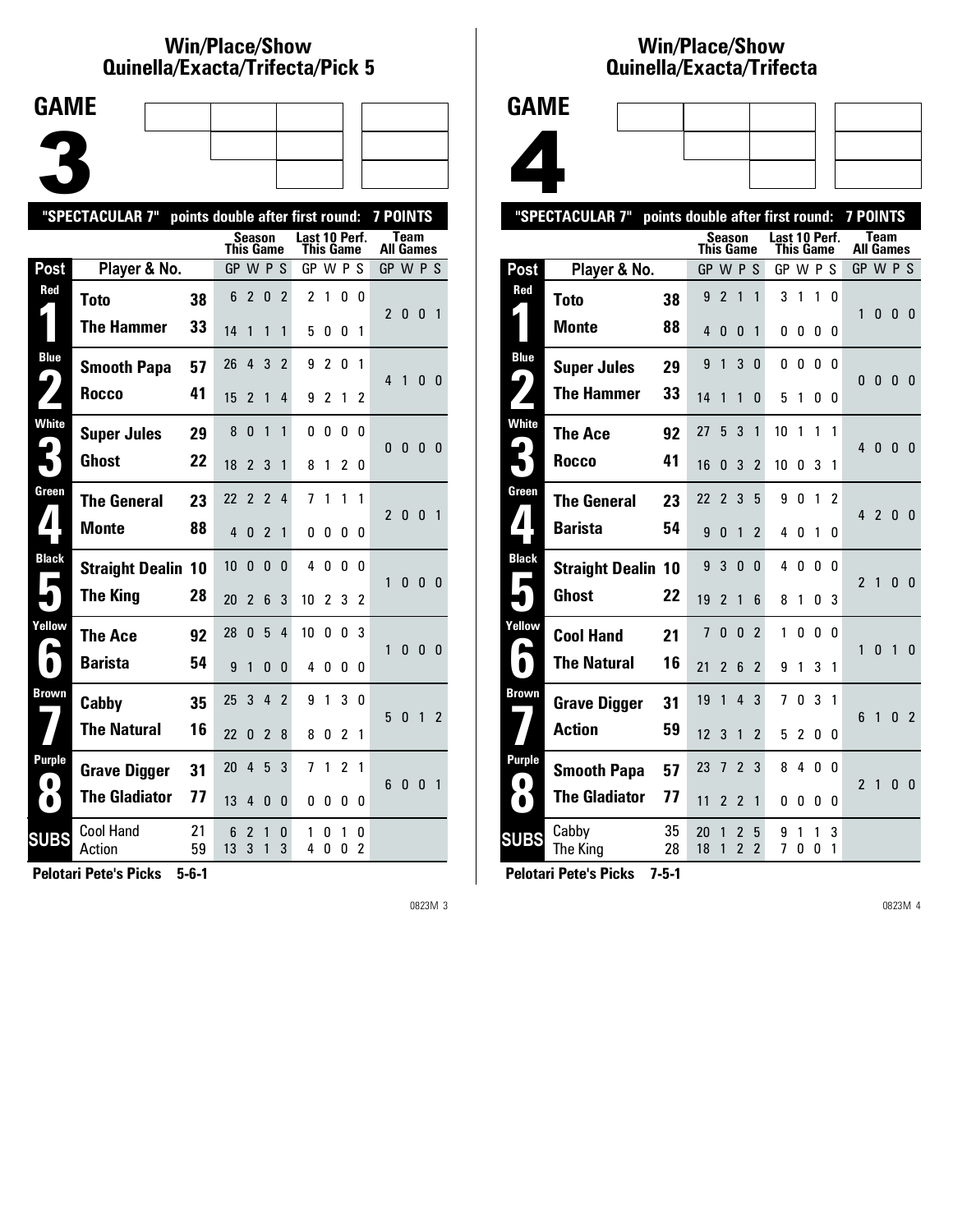# **Win/Place/Show Qui nel la/Exacta/Tri fecta**

| <b>GAME</b> |  |  |
|-------------|--|--|
|             |  |  |
|             |  |  |
|             |  |  |
|             |  |  |
|             |  |  |
|             |  |  |
|             |  |  |

|              | "SPECTACULAR 7"           | points double after first round: |           |                |                |                |                            |        |          |              | <b>7 POINTS</b> |                |                |                |
|--------------|---------------------------|----------------------------------|-----------|----------------|----------------|----------------|----------------------------|--------|----------|--------------|-----------------|----------------|----------------|----------------|
|              |                           |                                  | This Game |                | Season         |                | Last 10 Perf.<br>This Game |        |          |              | All Games       | Team           |                |                |
| Post         | Player & No.              |                                  | GP W P S  |                |                |                | GP W P S                   |        |          |              | GP W P S        |                |                |                |
| Red          | <b>Cool Hand</b>          | 21                               | 7         | 1              | 1              | 0              | 1                          | 0      | 0        | 0            | $\mathfrak z$   | 1              | 0              | - 0            |
|              | <b>The Hammer</b>         | 33                               | 10        | 1              | 0              | 1              | 5                          | 1      | 0        | 1            |                 |                |                |                |
| <b>Blue</b>  | <b>The Ace</b>            | 92                               | 12        | 1              | 0              | $\mathfrak z$  | 4                          | 0      | 0        | 2            | 40              |                | 1              | 2              |
|              | <b>The King</b>           | 28                               | 21        | 2              | 1              | 4              | 5                          | 0      | 0        | 0            |                 |                |                |                |
| <b>White</b> | <b>Robin Hood</b>         | 25                               | 18        | 1              | 3              | 5              | 8                          | 1      | 1        | 2            | 5               | 0              | 1              | $\overline{1}$ |
|              | <b>The Natural</b>        | 16                               | 12        | 3              | 1              | 4              | 7                          | 1      | 0        | 3            |                 |                |                |                |
| Green        | <b>The General</b>        | 23                               | 18        | 5              | 1              | <sup>0</sup>   | 8                          | 4      | $\Omega$ | <sup>0</sup> | 9               | $\theta$       | $\mathbf{0}$   | $\overline{1}$ |
|              | <b>Action</b>             | 59                               | 22        | 2              | 1              | 0              | 7                          | 0      | 1        | 0            |                 |                |                |                |
| <b>Black</b> | <b>Grave Digger</b>       | 31                               | 11        | 1              | $\overline{2}$ | $\overline{2}$ | 3                          | 1      | 1        | 0            | 6               | $\overline{2}$ | 1              | 0              |
|              | <b>Wonder Boy</b>         | 12                               | 27        | 4              | 3              | 4              | 10                         | 4      | 1        | 0            |                 |                |                |                |
| Yellow       | <b>Straight Dealin 10</b> |                                  | 5         | $\overline{2}$ | 0              | $\Omega$       | 3                          | 1      | 0        | 0            | $\Omega$        | $\mathbf{0}$   | 0 <sub>0</sub> |                |
| $\bullet$    | <b>Monte</b>              | 88                               | $\Omega$  | $\Omega$       | $\Omega$       | 0              | 0                          | 0      | 0        | 0            |                 |                |                |                |
| <b>Brown</b> | Cabby                     | 35                               | 17        | $\mathbf{0}$   | $\mathbf{1}$   | 1              | 6                          | 0      | 0        | 0            | 1               | 0              | 0              | - 0            |
|              | Momo                      | 30                               | 26        | 3              | 9              | 2              | 8                          | 1      | 3        | 0            |                 |                |                |                |
| Purple       | <b>Super Jules</b>        | 29                               | 5         | $\mathbf{0}$   | $\mathbf{0}$   | $\overline{2}$ | 0                          | 0      | 0        | 0            | $\Omega$        | 0              | 0              | - 0            |
|              | <b>The Warrior</b>        | 60                               | 27        | 8              | 8              | 3              | 10                         | 1      | 3        | 1            |                 |                |                |                |
| <b>SUBS</b>  | Smooth Papa<br>Barista    | 57<br>54                         | 17<br>8   | 0<br>1         | 2<br>$\Omega$  | 0<br>1         | 6<br>4                     | 0<br>1 | 0<br>0   | 0<br>0       |                 |                |                |                |
|              |                           |                                  |           |                |                |                |                            |        |          |              |                 |                |                |                |

**Pelotari Pete's Picks 8-2-3**

0823M 5

### **Win/Place/Show Qui nel la/Exacta/Tri fecta/Super fecta**



|                     | "SPECTACULAR 9"                   | points double after first round: |                  |                |                               |                |                            |        |                |               | 9 POINTS         |              |                |                          |
|---------------------|-----------------------------------|----------------------------------|------------------|----------------|-------------------------------|----------------|----------------------------|--------|----------------|---------------|------------------|--------------|----------------|--------------------------|
|                     |                                   |                                  | <b>This Game</b> | <b>Season</b>  |                               |                | Last 10 Perf.<br>This Game |        |                |               | <b>All Games</b> | <b>Team</b>  |                |                          |
| Post                | Player & No.                      |                                  | GP W P S         |                |                               |                | GP W P S                   |        |                |               | GP W P S         |              |                |                          |
| Red                 | Cabby                             | 35                               | 8                | $\overline{2}$ | 1                             | $\overline{2}$ | 5                          | 1      | 0              | $\mathcal{P}$ |                  |              |                |                          |
|                     | <b>The Warrior</b>                | 60                               | 28               | 8              | 6                             | 5              | 10                         | 4      | 2              | 1             | 2                | 1            | 0              | $\mathbf{0}$             |
| <b>Blue</b>         | <b>Cool Hand</b>                  | 21                               | 7                | 1              | 1                             | 0              | 1                          | 0      | 0              | 0             |                  |              |                |                          |
| $\blacklozenge$     | Momo                              | 30                               | 25               | 3              | 7                             | 4              | 8                          | 1      | 4              | 1             | 1                | $\mathbf{0}$ | $\mathbf{0}$   | $\mathbf{0}$             |
| <b>White</b>        | <b>Grave Digger</b>               | 31                               | 14               | 1              | 0                             | $\overline{2}$ | 5                          | 1      | 0              | 0             | $\overline{2}$   | $\mathbf{0}$ | $\overline{1}$ | 0                        |
|                     | <b>Monte</b>                      | 88                               | 1                | 0              | $\Omega$                      | 0              | 0                          | 0      | 0              | 0             |                  |              |                |                          |
| Green               | <b>The General</b>                | 23                               | 22               | 3              | $\overline{\phantom{a}}$      | 4              | 9                          | 1      | 1              | $\mathfrak z$ | 8                | $\mathbf{1}$ | $\mathbf{0}$   | $\overline{1}$           |
| $\blacksquare$      | <b>The King</b>                   | 28                               | 25               | 5              | 3                             | 2              | 9                          | 3      | $\overline{2}$ | 2             |                  |              |                |                          |
| <b>Black</b>        | The Ace                           | 92                               | 12               | 0              | 1                             | $\overline{2}$ | 5                          | 0      | 1              | 1             | 5                | $\mathbf{1}$ | $\overline{2}$ | $\overline{1}$           |
|                     | <b>Wonder Boy</b>                 | 12                               | 28               | 4              | 6                             | 5              | 10                         | 0      | 3              | 3             |                  |              |                |                          |
| Yellow              | <b>Robin Hood</b>                 | 25                               | 26               | 4              | 3                             | 4              | 9                          | 3      | $\overline{2}$ | 0             | $\mathfrak z$    | 0            | $\mathbf{0}$   | $\overline{\phantom{a}}$ |
|                     | <b>The Gladiator</b>              | 77                               | 15               | 4              | 3                             | $\overline{2}$ | O                          | 0      | 0              | 0             |                  |              |                |                          |
| Brown               | <b>Super Jules</b>                | 29                               | 5                | $\mathbf{0}$   | 0                             | 0              | 0                          | 0      | 0              | 0             | 0                | 0            | $\bf{0}$       | $\theta$                 |
|                     | <b>Barista</b>                    | 54                               | 7                | 1              | 0                             | 0              | 3                          | 1      | 0              | 0             |                  |              |                |                          |
| Purple<br>$\bullet$ | <b>Straight Dealin</b>            | 10                               | 6                | $\overline{2}$ | 0                             | 0              | 4                          | 1      | 0              | 0             | $\mathfrak{p}$   | 0            | $\mathbf{0}$   | - 0                      |
| O.                  | <b>The Hammer</b>                 | 33                               | 6                | 0              | 0                             | 1              | 2                          | 0      | 0              | 0             |                  |              |                |                          |
| <b>SUBS</b>         | Smooth Papa<br><b>The Natural</b> | 57<br>16                         | 12<br>18         | 2<br>$\Omega$  | 1<br>$\overline{\phantom{a}}$ | 0<br>0         | 4<br>7                     | 0<br>0 | 0<br>1         | 0<br>0        |                  |              |                |                          |
|                     |                                   |                                  |                  |                |                               |                |                            |        |                |               |                  |              |                |                          |

**Pelotari Pete's Picks 5-3-1-8**